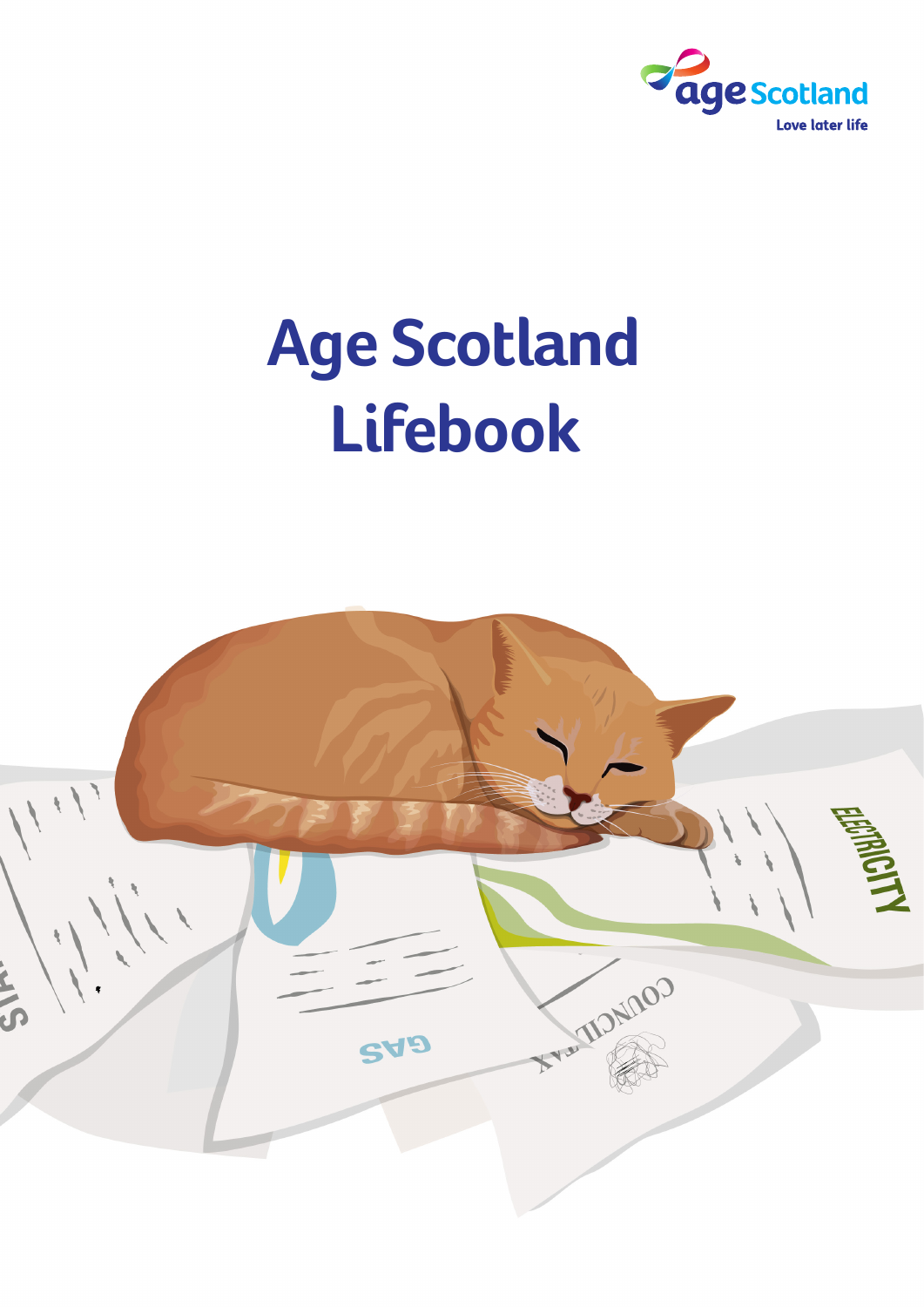### **Who we are**

### **Age Scotland is the national charity for older people. We work to improve the lives of everyone over the age of 50 so that they can love later life.**

**Our vision** is a Scotland where everyone can love later life.

**Our mission** is to inspire, involve and empower older people in Scotland, and influence others, so that people can make the most of later life.

#### **Our three strategic aims** are to:

Help older people to be as well as they can be Promote a positive view of ageing and later life Tackle loneliness and isolation

### **How we can help**

### **We know that growing older doesn't come with a manual. Later life can bring changes and opportunities to your life and you may need to know about rights, organisations and services which are unfamiliar to you.**

That's why we provide free information and advice to help you on a range of topics including benefits and entitlements, social care, legal issues such as Power of Attorney, housing and much more. All of our guides are available to download for free from our website, or you can contact our helpline team to have copies posted to you for free.

The Age Scotland **helpline** is a free, confidential phone service for older people, their carers and families in Scotland looking for information and advice.

Later life can bring times when you just need someone to talk to. Our **friendship line** is part of our wider helpline and older people can call us for a chat. We're here to listen, provide friendship and offer support.

### For information, advice and friendship



Call us free on: 0800 12 44 222 (Mon – Fri, 9am - 5pm)



Visit agescotland.org.uk to find out more.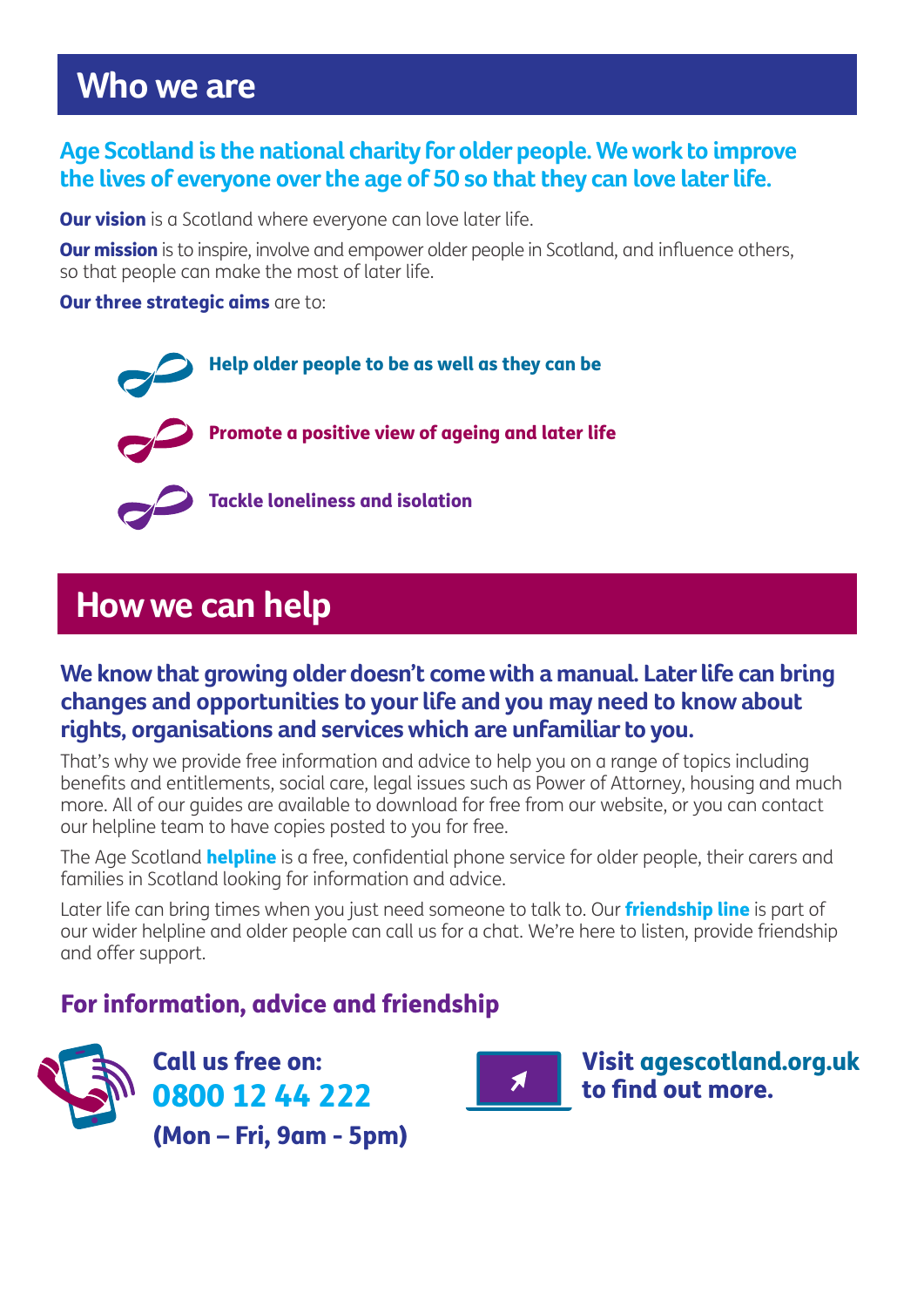## **Age Scotland Lifebook**

#### Later life can involve a lot of paperwork, even though many plans and contracts can now be made online.

It is important to keep your paperwork tidy, but most of us have papers or letters we have been meaning to sort out or file away.

Piles of papers may work for you if you know where everything is, but it is a good idea to keep things tidy in case you or someone helping you needs to find something quickly:

- the roof is leaking; where is the number for the insurance company?
- what is the cat's microchip number?
- where did I leave my passport?

This Lifebook will help you to gather together useful information and contacts. It does not ask you to write down details such as account or PIN numbers which you wouldn't want to fall into the wrong hands. When you're working through paperwork you will probably find old documents you can shred and recycle too.

You do not have to complete it all, or all at once, but a complete copy might save you time when you are in a hurry and be handy to have in case of emergency. You could complete it over the year as different contracts come up for renewal – remember to shop around for the best deal when they do.

We have left extra space so you can update details if you change a supplier or insurer, so you do not have to start a new Lifebook from scratch.

Keep your Lifebook it in a safe place where you can access, use and update it and where people you trust know where to find it.

If you have a partner, spouse or civil partner they may want to complete a Lifebook too so you can keep all your household information together.

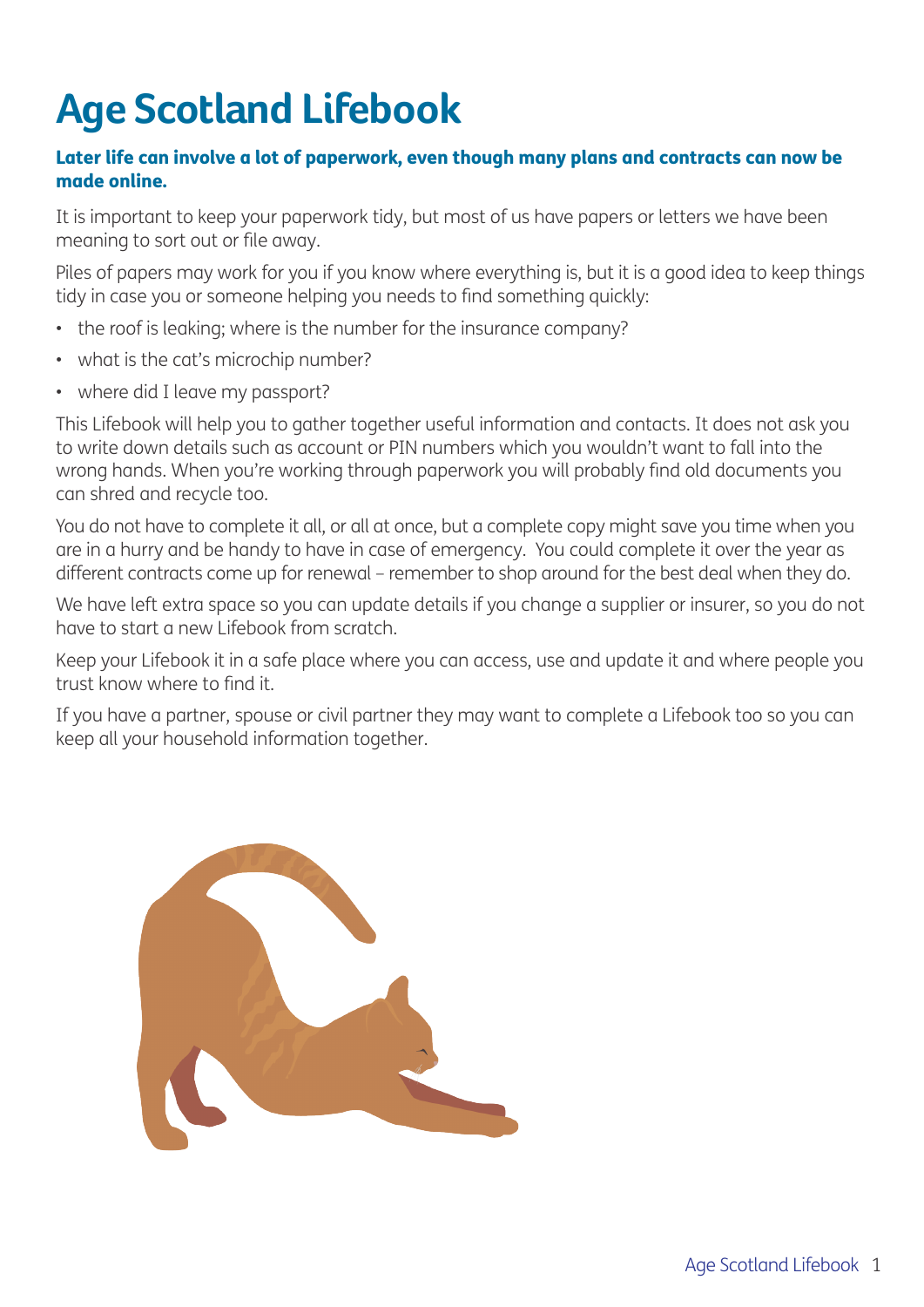## **Contents:**

| <b>Personal details</b>                           | 3  |
|---------------------------------------------------|----|
| Information about yourself                        | 3  |
| Information about people who are important to you | 4  |
| Information about your pets                       | 6  |
| <b>Useful contacts</b>                            | 7  |
| National useful contacts                          | 7  |
| Your useful contacts                              | 7  |
| <b>Money matters</b>                              | 9  |
| Who do you have contracts with?                   | 9  |
| Your income                                       | 11 |
| <b>Vehicles</b>                                   | 12 |
| <b>Legal documents</b>                            | 13 |
| Documents                                         | 13 |
| Why these documents are important                 | 14 |
| <b>Age Scotland information and advice</b>        | 15 |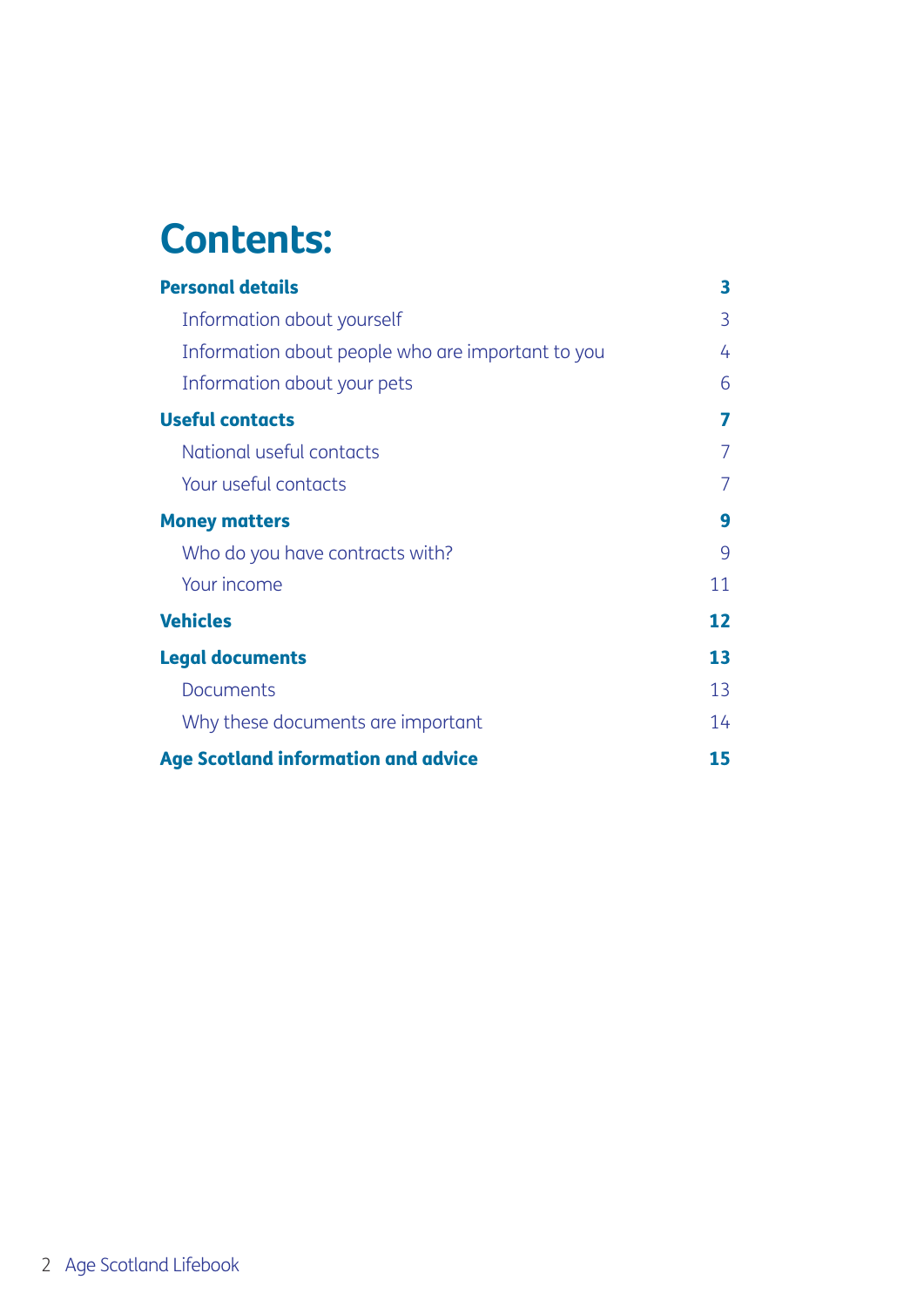## **Personal details**

## **Information about yourself**

This section has space to record

- information about yourself
- contact details of people who are important to you
- information about your pets.

| <b>About you</b>     |  |
|----------------------|--|
| <b>Name</b>          |  |
| <b>Address</b>       |  |
| <b>Phone number</b>  |  |
| <b>Mobile number</b> |  |
| <b>Email</b>         |  |

| <b>Your health information</b>                                                    |  |
|-----------------------------------------------------------------------------------|--|
| <b>Medical or health</b><br>conditions that people<br>might need to know<br>about |  |
| <b>Allergies to medicines</b>                                                     |  |
| <b>General allergies</b>                                                          |  |
| <b>What medicines you</b><br>take?                                                |  |
| <b>Where do you keep</b><br>your medicines?                                       |  |
| Do you have a<br>pacemaker or similar<br>appliance?                               |  |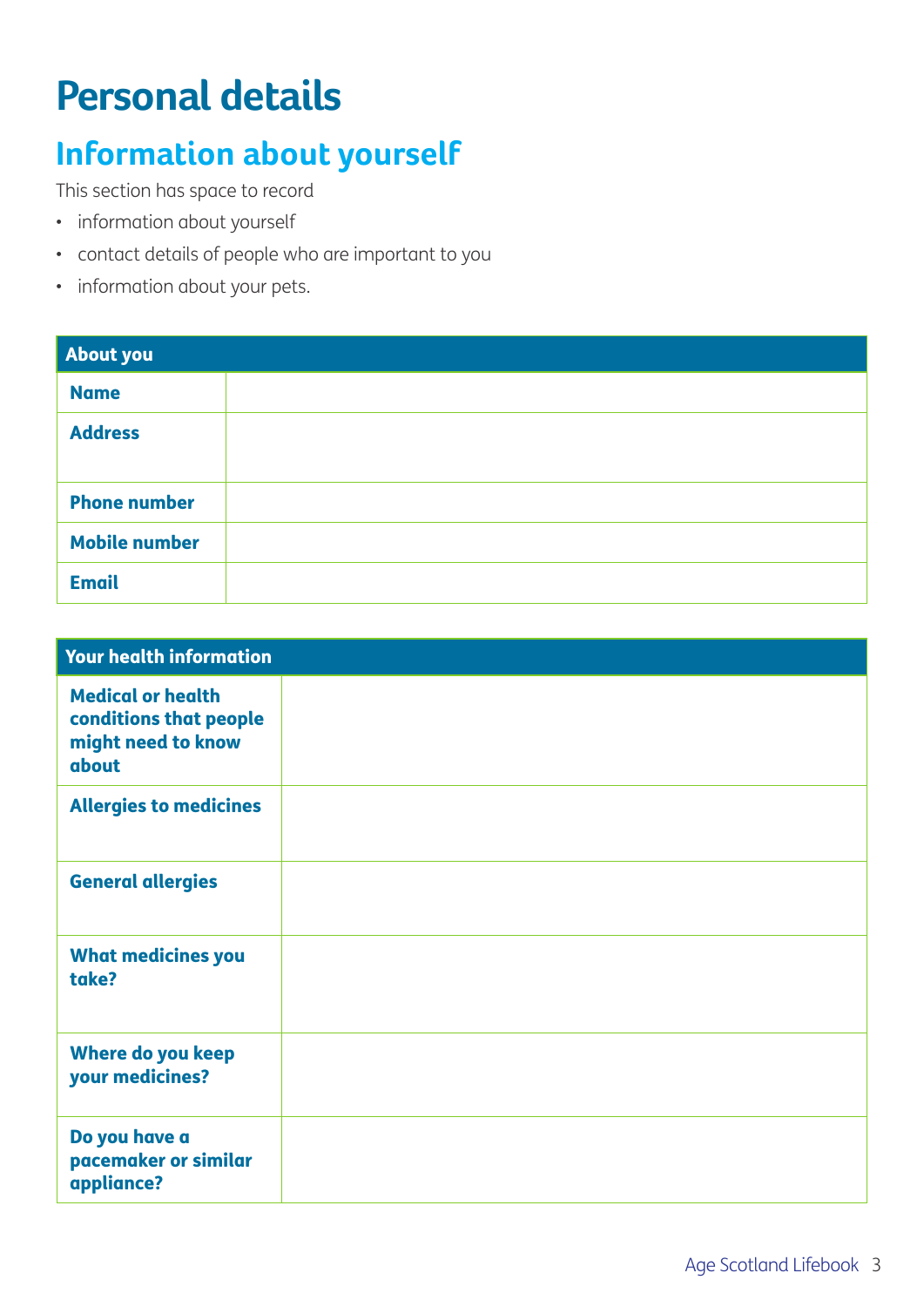## **Information about people who are important to you**

An old address book or Christmas card list may help you to find this information:

| <b>Name</b>                |  |
|----------------------------|--|
| <b>Relationship to you</b> |  |
| <b>Address</b>             |  |
| <b>Phone / mobile</b>      |  |
| <b>Email</b>               |  |

| <b>Name</b>                |  |
|----------------------------|--|
| <b>Relationship to you</b> |  |
| <b>Address</b>             |  |
|                            |  |
| <b>Phone / mobile</b>      |  |
| <b>Email</b>               |  |

| <b>Name</b>                |  |
|----------------------------|--|
| <b>Relationship to you</b> |  |
| <b>Address</b>             |  |
| <b>Phone / mobile</b>      |  |
| <b>Email</b>               |  |

| <b>Name</b>                |  |
|----------------------------|--|
| <b>Relationship to you</b> |  |
| <b>Address</b>             |  |
| <b>Phone / mobile</b>      |  |
| <b>Email</b>               |  |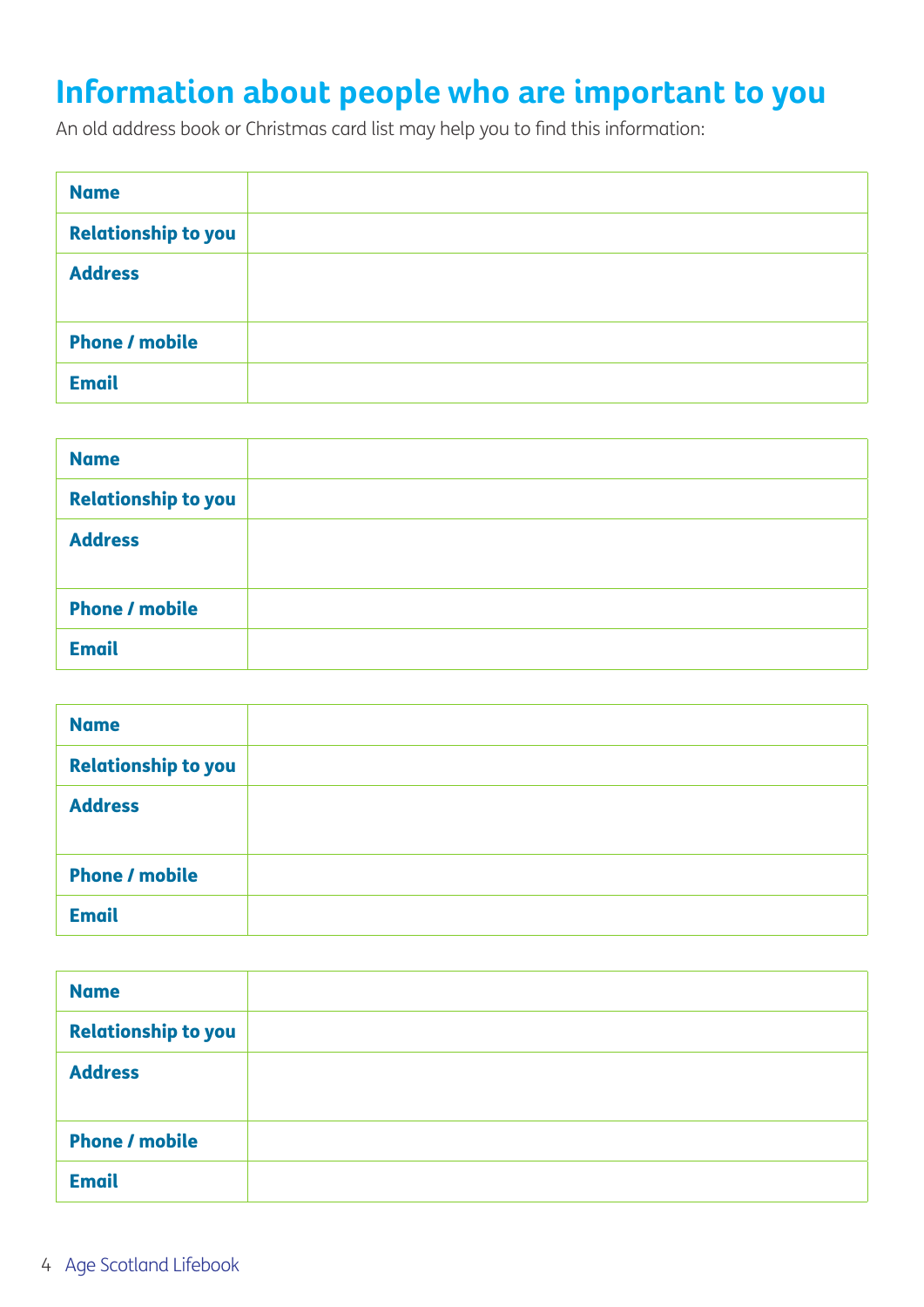| <b>Name</b>                |  |
|----------------------------|--|
| <b>Relationship to you</b> |  |
| <b>Address</b>             |  |
| <b>Phone / mobile</b>      |  |
| <b>Email</b>               |  |

| <b>Name</b>                |  |
|----------------------------|--|
| <b>Relationship to you</b> |  |
| <b>Address</b>             |  |
|                            |  |
| <b>Phone / mobile</b>      |  |
| <b>Email</b>               |  |

| <b>Name</b>                |  |
|----------------------------|--|
| <b>Relationship to you</b> |  |
| <b>Address</b>             |  |
| <b>Phone / mobile</b>      |  |
| <b>Email</b>               |  |

| <b>Name</b>                |  |
|----------------------------|--|
| <b>Relationship to you</b> |  |
| <b>Address</b>             |  |
| <b>Phone / mobile</b>      |  |
| <b>Email</b>               |  |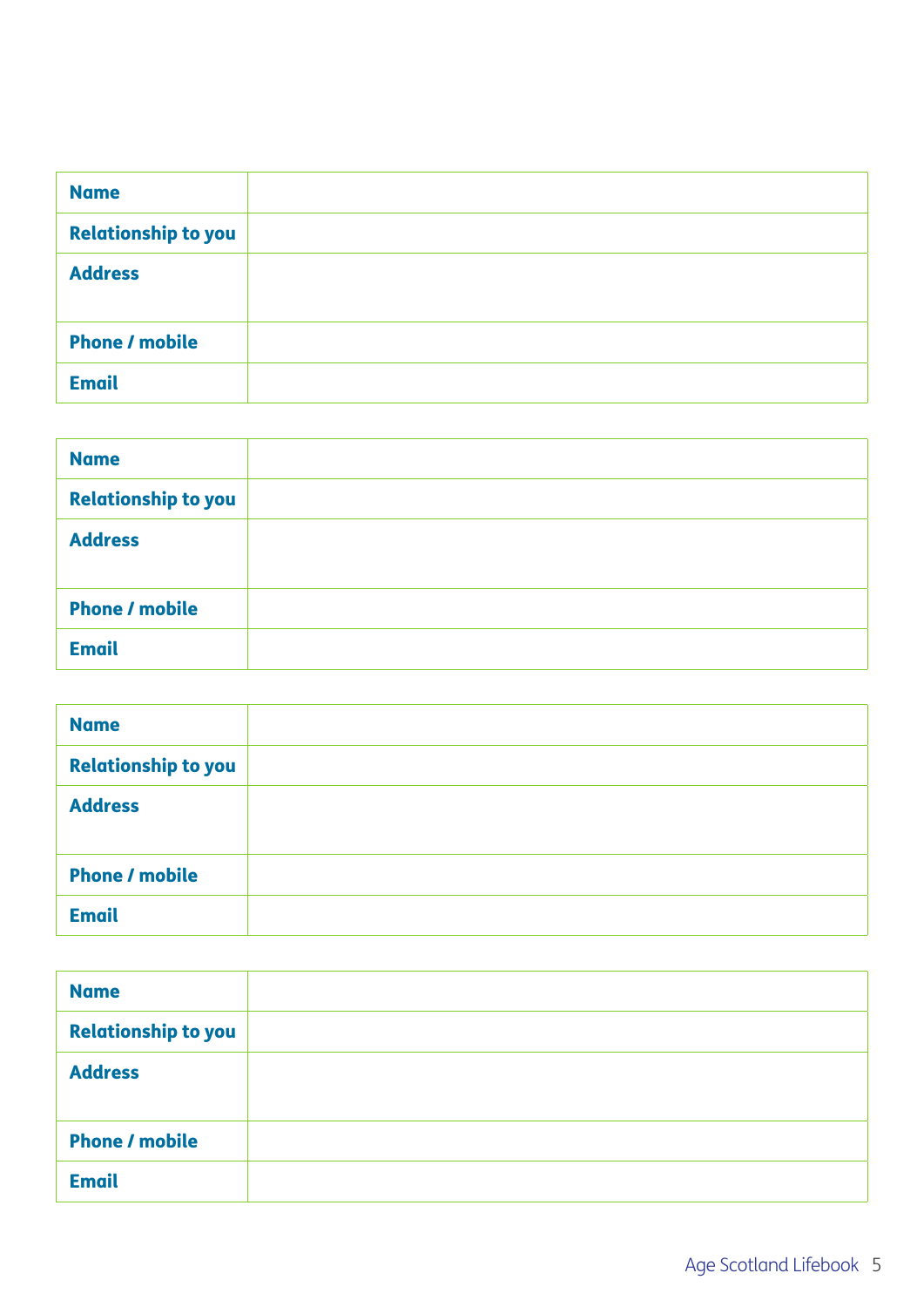## **Information about your pets**

| <b>Name</b>                 |                                      |
|-----------------------------|--------------------------------------|
| <b>Type / breed</b>         | <b>Birth date</b>                    |
| Male / female               | Microchip no.                        |
| Vet name &<br>phone no.     | <b>Insurance co.</b><br>name & phone |
| <b>Emergency</b><br>contact | <b>Special needs</b>                 |

| <b>Name</b>                 |                               |  |
|-----------------------------|-------------------------------|--|
| <b>Type / breed</b>         | <b>Birth date</b>             |  |
| Male / female               | Microchip no.                 |  |
| Vet name &<br>phone no.     | Insurance co.<br>name & phone |  |
| <b>Emergency</b><br>contact | <b>Special needs</b>          |  |

| <b>Name</b>                 |                                      |
|-----------------------------|--------------------------------------|
| <b>Type / breed</b>         | <b>Birth date</b>                    |
| Male / female               | <b>Microchip no.</b>                 |
| Vet name &<br>phone no.     | <b>Insurance co.</b><br>name & phone |
| <b>Emergency</b><br>contact | <b>Special needs</b>                 |

| <b>Name</b>                 |                                      |
|-----------------------------|--------------------------------------|
| <b>Type / breed</b>         | <b>Birth date</b>                    |
| Male / female               | Microchip no.                        |
| Vet name &<br>phone no.     | <b>Insurance co.</b><br>name & phone |
| <b>Emergency</b><br>contact | <b>Special needs</b>                 |

6 Age Scotland Lifebook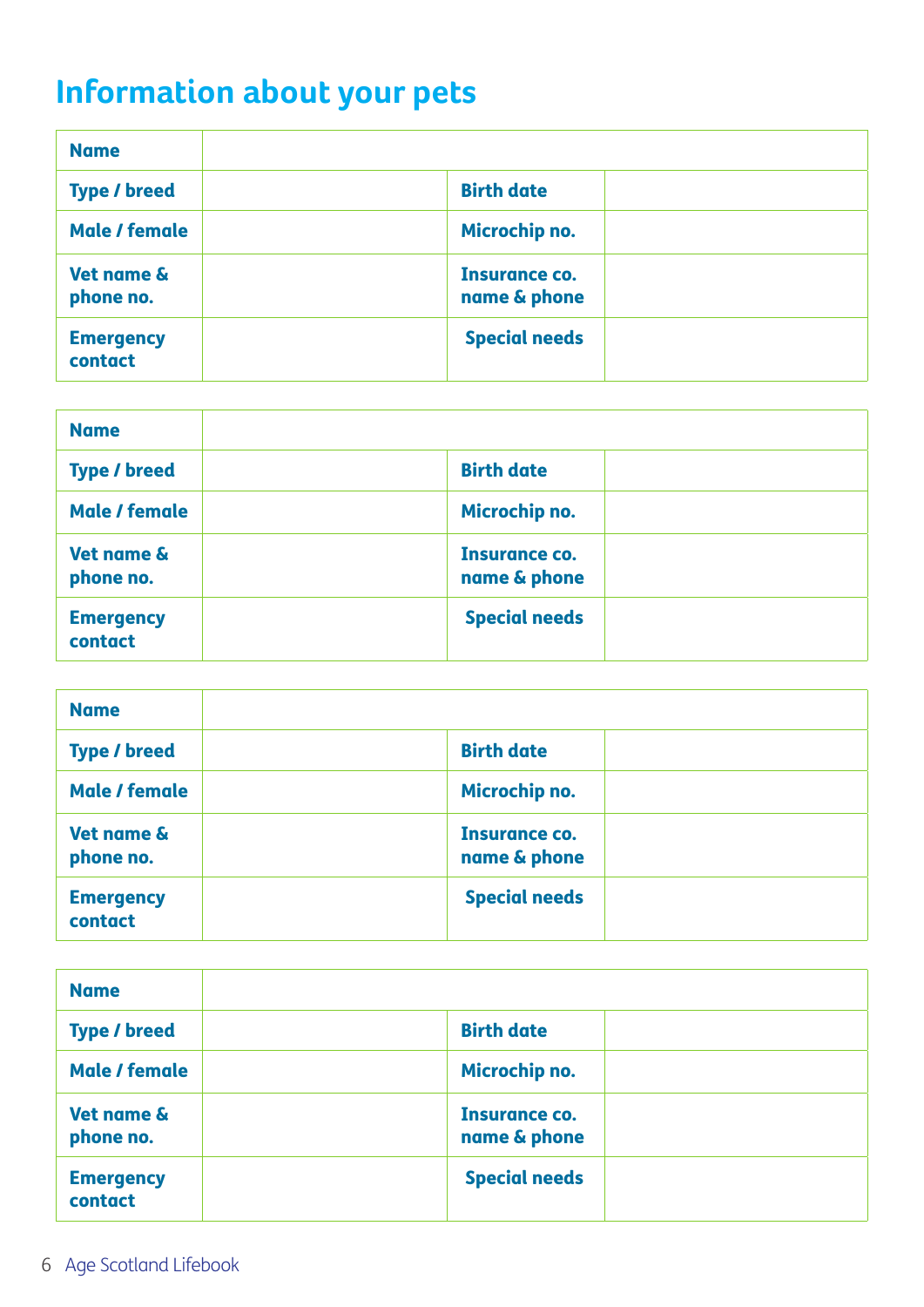## **Useful contacts Useful contacts 2021**

## **National useful contacts**

Age Scotland produces a **Useful Contacts** guide with contact details for a range of national and specialist organisations that could help you in later life. We have listed some, but you can order the guide by calling our helpline on 0800 12 44 222.



| <b>Age Scotland helpline</b>         | 0800 12 44 222 |
|--------------------------------------|----------------|
| <b>Emergency services</b>            | 999            |
| <b>Police non-emergency</b>          | 101            |
| <b>Power cut</b>                     | 105            |
| <b>Scottish Water</b>                | 0800 0778 778  |
| <b>NHS 24</b>                        | 111            |
| <b>NHS Inform health information</b> | 0800 22 44 88  |
| <b>Citizens Advice helpline</b>      | 0800 028 1456  |

### **Your useful contacts**

Here you can keep your useful contacts in one place. We have made some suggestions below and left space for contacts that are individual to you:

| <b>GP</b> | <b>Name</b>         |                        |
|-----------|---------------------|------------------------|
|           | <b>Phone number</b> |                        |
|           | <b>Out of hours</b> | <b>NHS 24 dial 111</b> |

| <b>Dentist</b> | <b>Name</b>         |                        |
|----------------|---------------------|------------------------|
|                | <b>Phone number</b> |                        |
|                | <b>Out of hours</b> | <b>NHS 24 dial 111</b> |

| <b>Pharmacy</b> | <b>Name</b>         |  |
|-----------------|---------------------|--|
|                 | <b>Phone number</b> |  |

| <b>Optician</b> | <b>Name</b>         |  |
|-----------------|---------------------|--|
|                 | <b>Phone number</b> |  |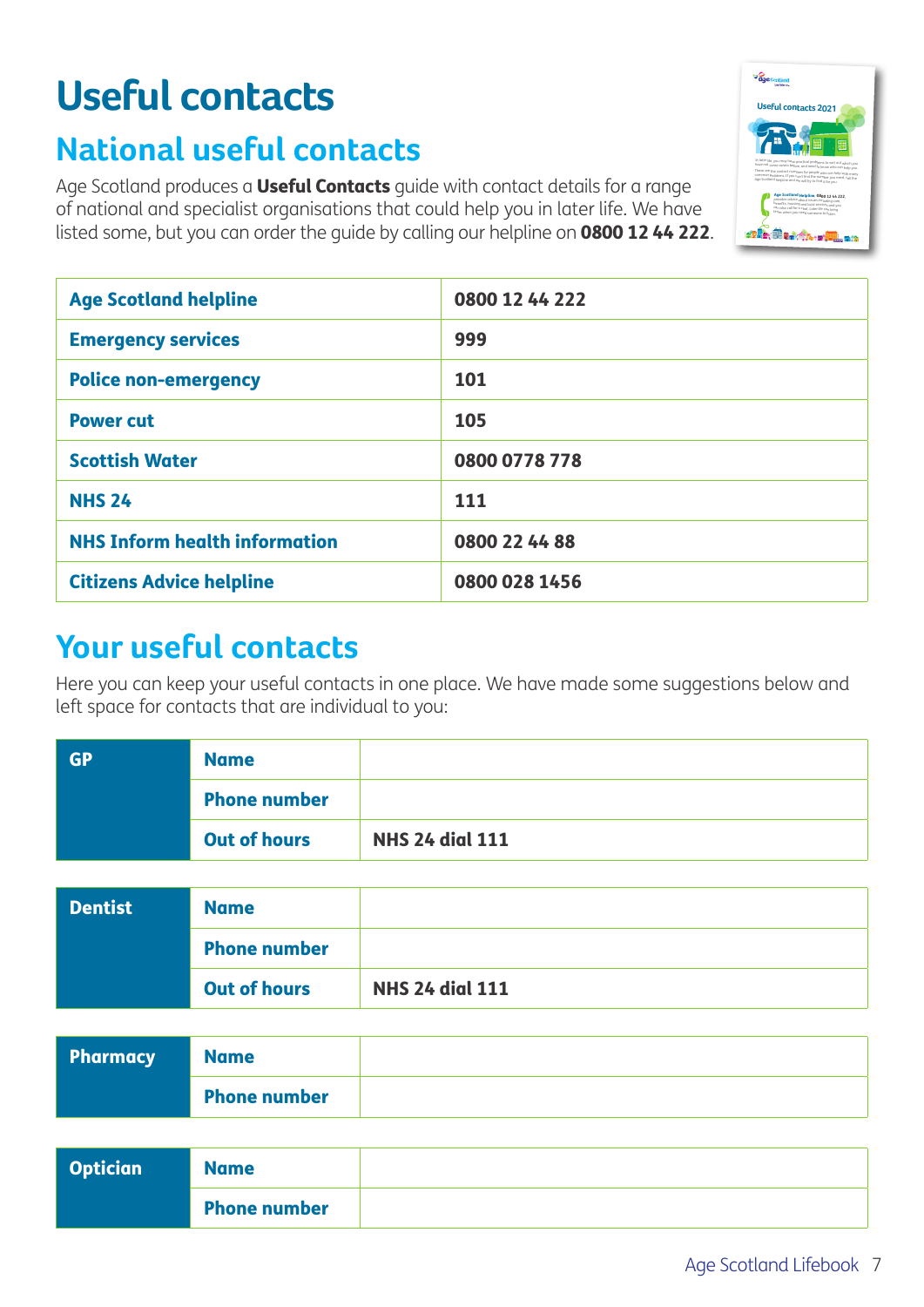This page has space for the other people you need to stay in touch with – for example your local council, a carer, milkman, taxi, solicitor or cleaner.

| Who?                |  |
|---------------------|--|
| <b>Name</b>         |  |
| <b>Phone number</b> |  |

| Who?                |  |
|---------------------|--|
| <b>Name</b>         |  |
| <b>Phone number</b> |  |

| Who?                |  |
|---------------------|--|
| <b>Name</b>         |  |
| <b>Phone number</b> |  |

| Who?                |  |
|---------------------|--|
| <b>Name</b>         |  |
| <b>Phone number</b> |  |

| Who?                |  |
|---------------------|--|
| <b>Name</b>         |  |
| <b>Phone number</b> |  |

| Who?                |  |
|---------------------|--|
| <b>Name</b>         |  |
| <b>Phone number</b> |  |

| Who?                |  |
|---------------------|--|
| <b>Name</b>         |  |
| <b>Phone number</b> |  |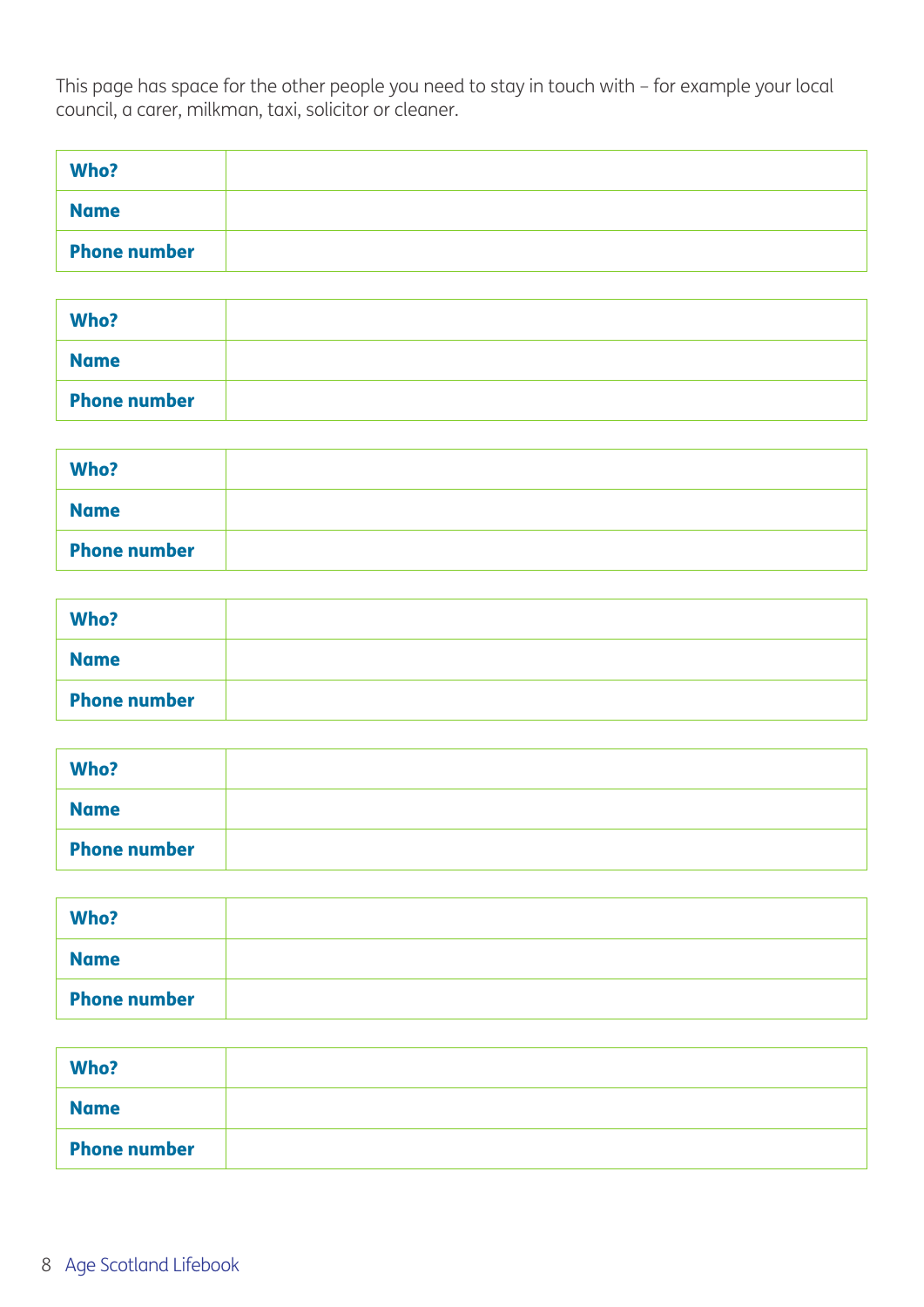## **Money Matters**

## **Who do you have contracts with?**

It is really useful to have a list of all the people you do business with in one place so you can keep an eye on where your money goes. Do not include private information here such as PIN numbers, passwords and account details; just enough information so you could contact them if you needed to.



If you want to have a look at how your budget balances, our **Money Matters** quide has ideas about how to make your money go further.

You'll need to find the paperwork or emails you have for the types of contract below, and you should have a look at everything on your bank statements to make sure you don't miss anything out.

| <b>Bills</b>     | <b>Banking</b>  | <b>Insurance</b> | <b>Leisure</b>    |
|------------------|-----------------|------------------|-------------------|
| Electricity      | Current account | Home contents    | Membership fees   |
| Gas              | Savings account | <b>Buildings</b> | Charity donations |
| Rent or mortgage | Investments     | Life             |                   |
| Council tax      |                 | Travel           |                   |
| Store card       |                 | Motor            |                   |
| Credit card      |                 | Funeral plan     |                   |
| <b>Broadband</b> |                 |                  |                   |
| Mobile phone     |                 |                  |                   |

| <b>Provider</b> | Type of account (gas / current<br>account etc) and renewal date<br>(if relevant) | Phone number, website,<br>where do you keep the details? |
|-----------------|----------------------------------------------------------------------------------|----------------------------------------------------------|
|                 |                                                                                  |                                                          |
|                 |                                                                                  |                                                          |
|                 |                                                                                  |                                                          |
|                 |                                                                                  |                                                          |
|                 |                                                                                  |                                                          |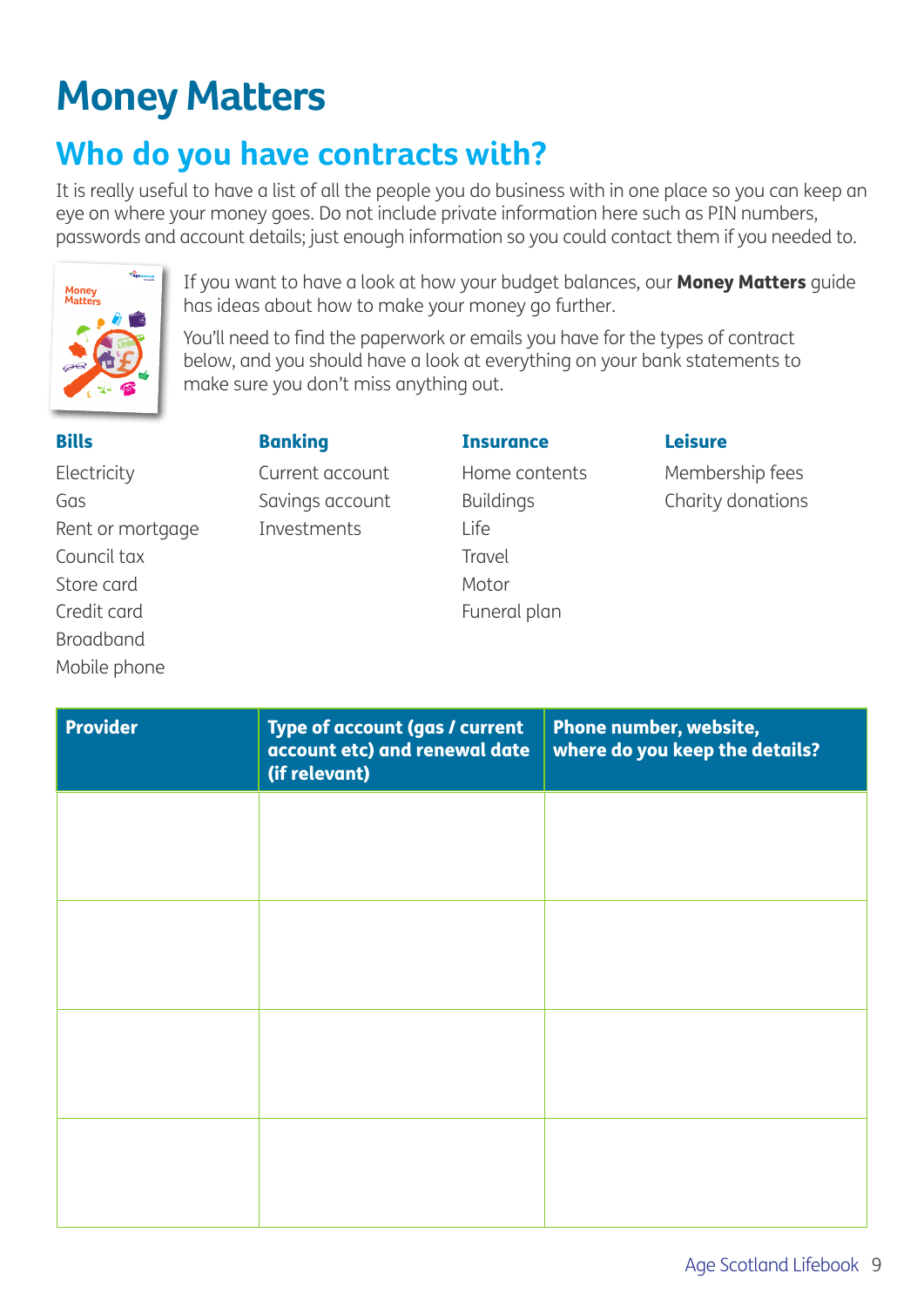| Type of account (gas / current<br>account?) and renewal date<br>(if relevant) | Phone number, website,<br>where do you keep the details? |
|-------------------------------------------------------------------------------|----------------------------------------------------------|
|                                                                               |                                                          |
|                                                                               |                                                          |
|                                                                               |                                                          |
|                                                                               |                                                          |
|                                                                               |                                                          |
|                                                                               |                                                          |
|                                                                               |                                                          |
|                                                                               |                                                          |
|                                                                               |                                                          |
|                                                                               |                                                          |
|                                                                               |                                                          |
|                                                                               |                                                          |
|                                                                               |                                                          |
|                                                                               |                                                          |
|                                                                               |                                                          |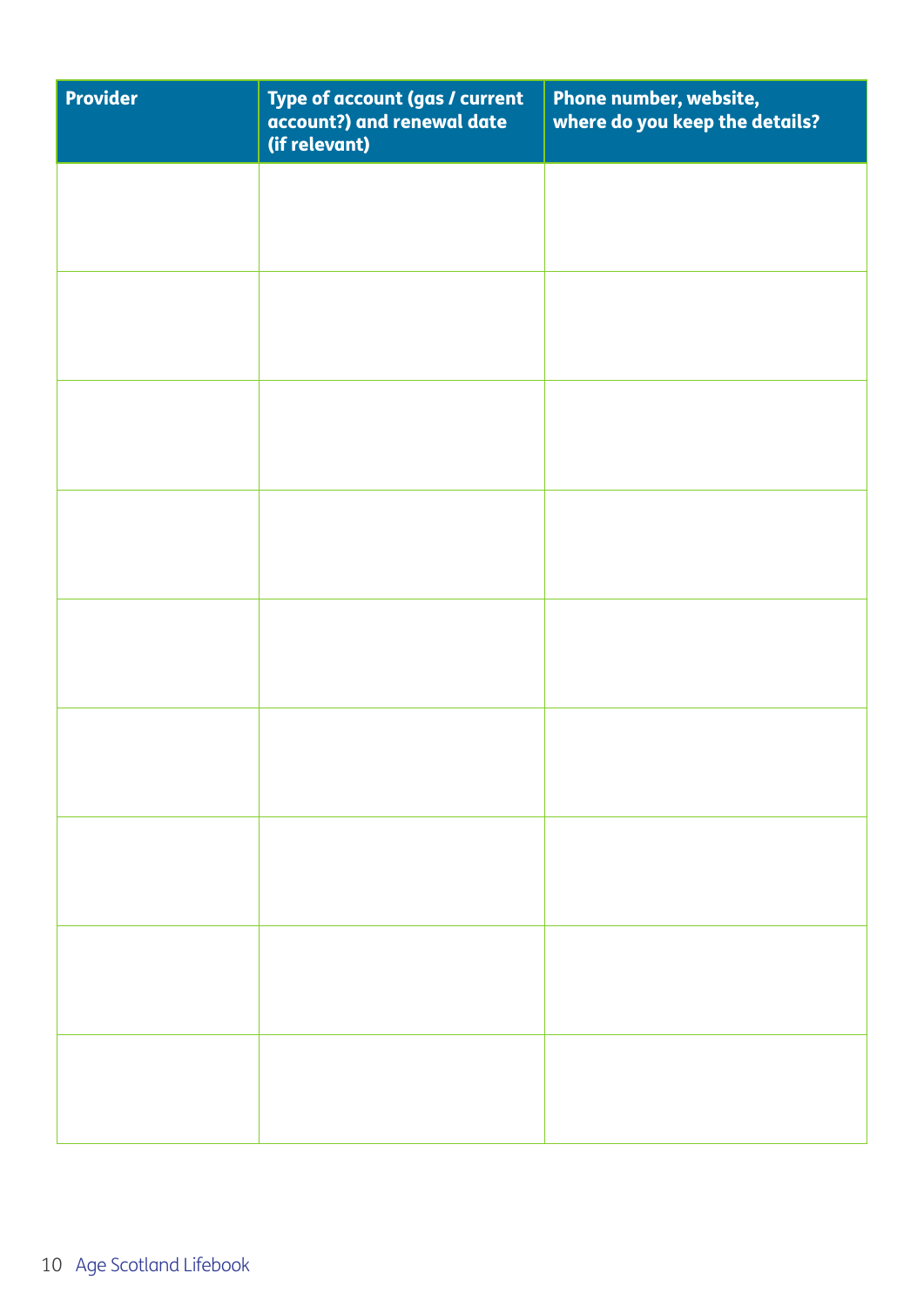## **Your income**

You can record here where your income comes from – not how much income you have, just who pays it to you. Check your bank statements to make sure you include everything.

Your income may include:

- State Pension
- Disability benefits
- Private pension
- Occupational / work pension
- Income from shares or premium bonds

| Who pays this? | <b>Type of income</b> | Phone number, website,<br>where do you keep the paperwork? |
|----------------|-----------------------|------------------------------------------------------------|
|                |                       |                                                            |
|                |                       |                                                            |
|                |                       |                                                            |
|                |                       |                                                            |
|                |                       |                                                            |
|                |                       |                                                            |
|                |                       |                                                            |
|                |                       |                                                            |
|                |                       |                                                            |
|                |                       |                                                            |
|                |                       |                                                            |
|                |                       |                                                            |
|                |                       |                                                            |
|                |                       |                                                            |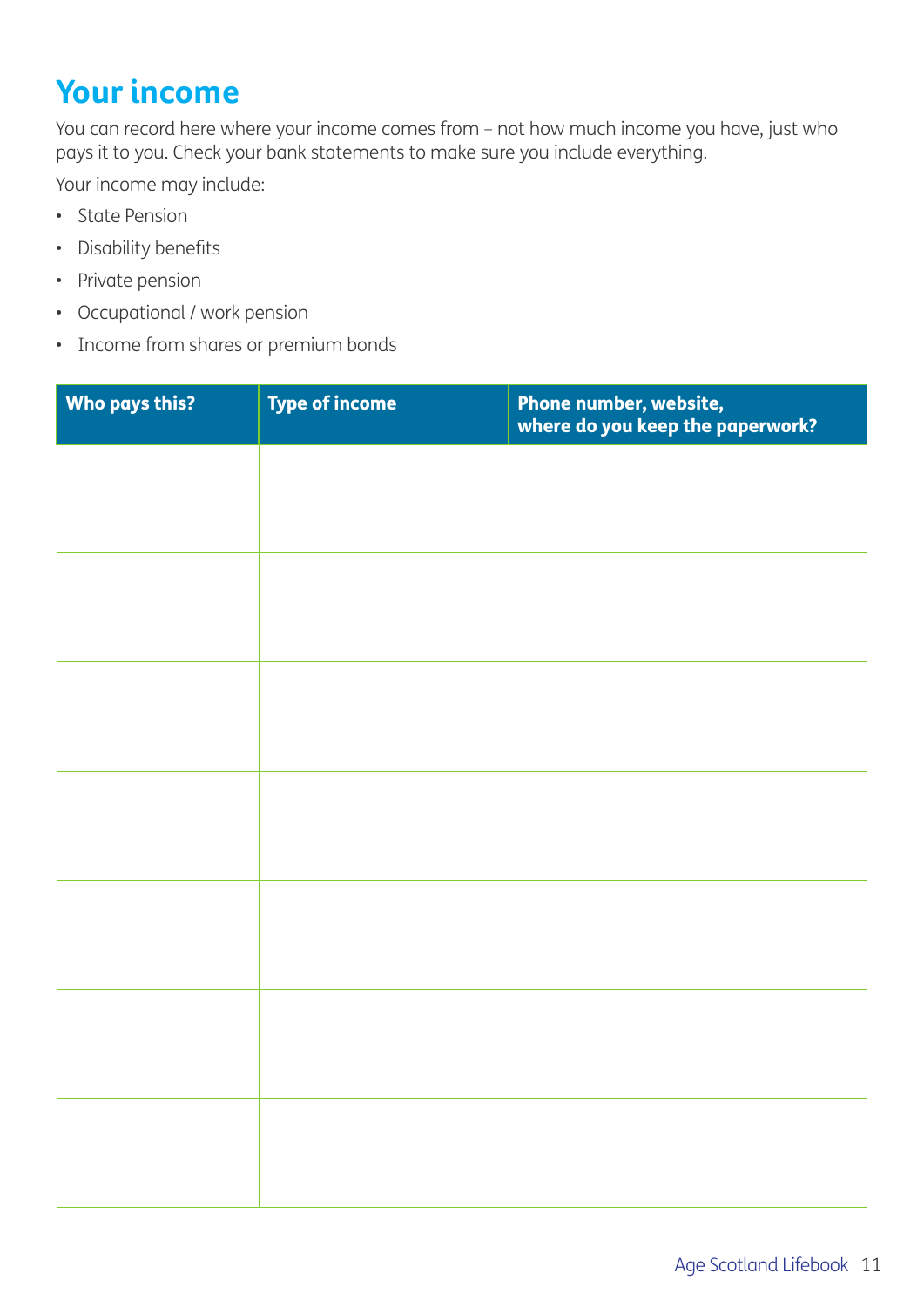## **Vehicles**

If you have valuable possessions such as a car, you need to keep documents about them safe. Here you can record details of your cars, motorcycles, caravans, or mobility scooters.

For quick reference you should record:

| <b>Type of vehicle</b>                     |  |
|--------------------------------------------|--|
| <b>Registration no.</b>                    |  |
| Where do you have<br>it serviced?          |  |
| <b>Warranty details</b>                    |  |
| <b>Where do you keep</b><br>the paperwork? |  |
| <b>MOT due date</b>                        |  |
| <b>Service due dates</b>                   |  |
| <b>Insurance company</b>                   |  |

| <b>Type of vehicle</b>              |  |
|-------------------------------------|--|
| <b>Registration no.</b>             |  |
| Where do you have<br>it serviced?   |  |
| <b>Warranty details</b>             |  |
| Where do you keep<br>the paperwork? |  |
| <b>MOT due date</b>                 |  |
| <b>Service due dates</b>            |  |
| <b>Insurance company</b>            |  |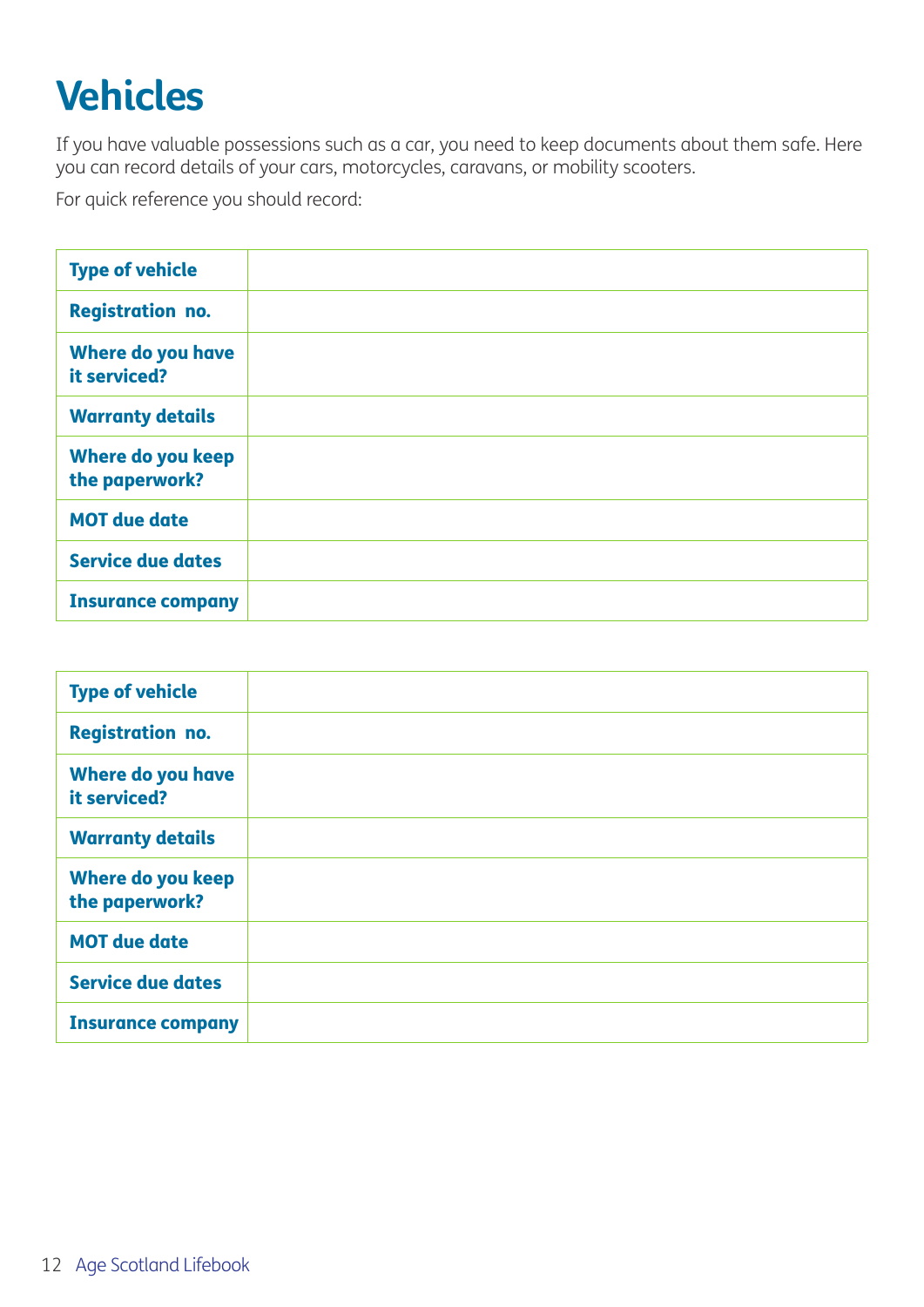## **Legal documents**

### **Documents**

As you go through life, you will collect legal documents which need to be kept safe. This section lets you keep track of where you keep them and could help someone with Power of Attorney or an executor to find them if they needed to.

| <b>Document</b>                                | Where is it kept? | <b>Contacts</b> |
|------------------------------------------------|-------------------|-----------------|
| <b>Power of Attorney</b>                       |                   |                 |
| <b>Will</b>                                    |                   |                 |
| Marriage / civil<br>partnership<br>certificate |                   |                 |
| <b>Divorce / dissolution</b><br>certificate    |                   |                 |
| <b>Passport</b>                                |                   |                 |
| <b>Deeds to your</b><br>property               |                   |                 |
| <b>Advance directive /</b><br>living will      |                   |                 |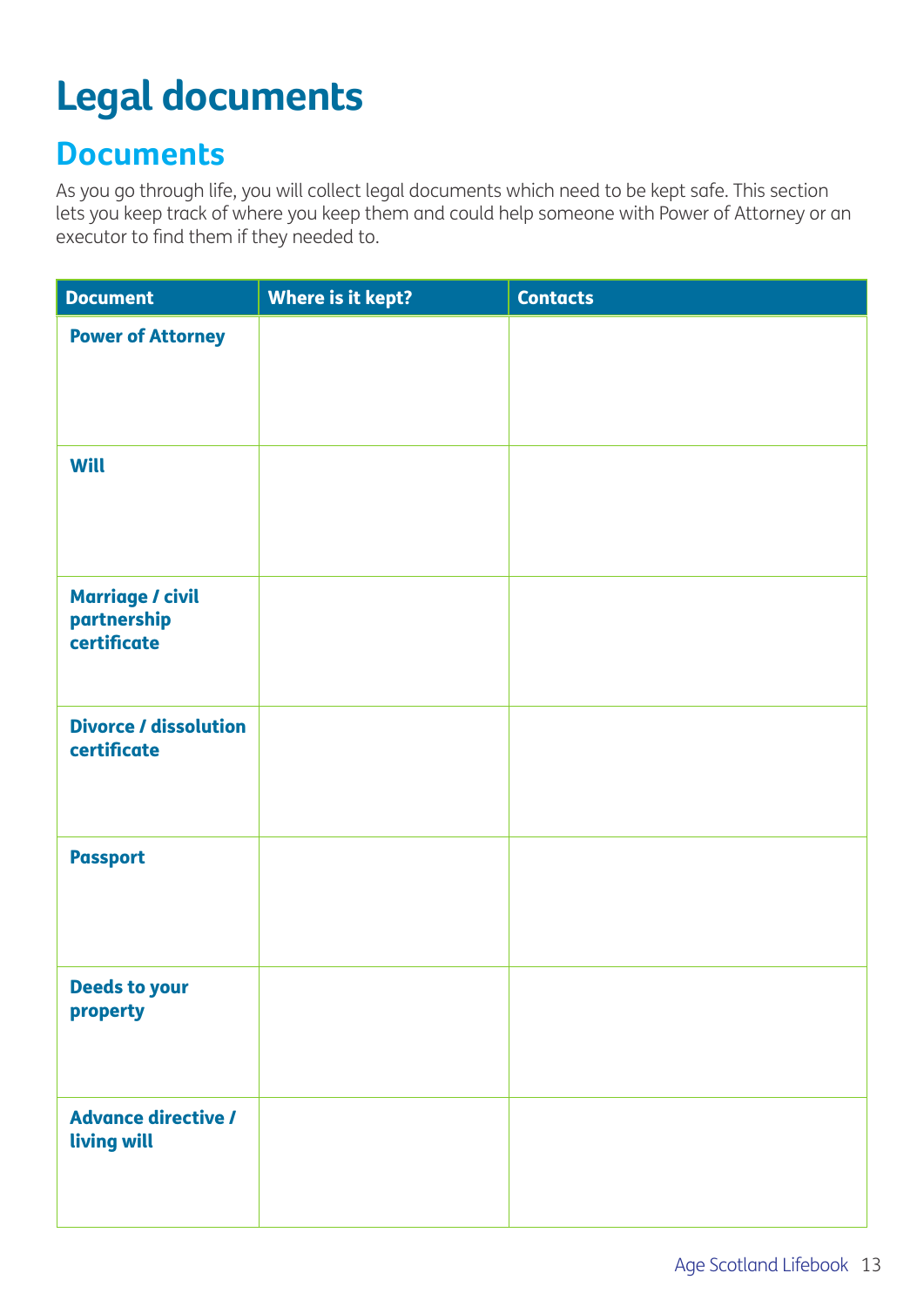## **Why these documents are important**

### **Power of Attorney**

A Power of Attorney is a legal document which lets you give someone else the authority to make decisions about your life if you need help or lose the ability to make decisions for yourself.

You would be the **granter** and the person or people you choose to act on your behalf would be an **attorney.** There are two main types of Power of Attorney:

**Continuing Power of Attorney** allows you to appoint someone to look after your property and financial affairs and could include the powers to manage bank accounts or sell a house. You can choose whether this power starts straight away, or only if you lose the ability to make decisions yourself.

Welfare Power of Attorney enables the attorney to make decisions about your health and welfare but only if you are unable to do this yourself.

For more information see our Guide to Power of Attorney in Scotland.





### **Planning for your future healthcare**

Advance directives or living wills say what you would want to happen if you were no longer able to make decisions about medical treatment. Our guide to **Planning for your future healthcare** explains who to talk to and what to think about.

### **Wills**

Your will lets you set out what you want to happen to your property and possessions after you die, and who you want to organise this (your Executor). You can write your Will yourself, but it is safer to use a solicitor as problems can arise after your death if there are mistakes, it is not properly witnessed, or if the Will is not entirely clear.

Age Scotland is working in partnership with **Solicitors for Older People Scotland**, a group of Scottish law firms dedicated to providing legal services to older people in a caring and sensitive way, to offer a free Will writing service to people over 50 who live in Scotland. You can make a new Will or amend your existing Will for free with Solicitors for Older People Scotland in three easy steps.

- 1. Contact us through the Age Scotland website www.ageuk.org.uk/scotland/services/support--legal/free-will-writing-service/ or by calling 0333 323 2400. (Monday to Friday 9am - 5pm)
- 2. Solicitors for Older People Scotland will contact you to arrange an appointment that suits you.
- 3. Consider leaving Age Scotland a gift in your Will instead of paying a solicitor's fee.

Our quide to Making your Will provides more information about what you might want to include in your Will.

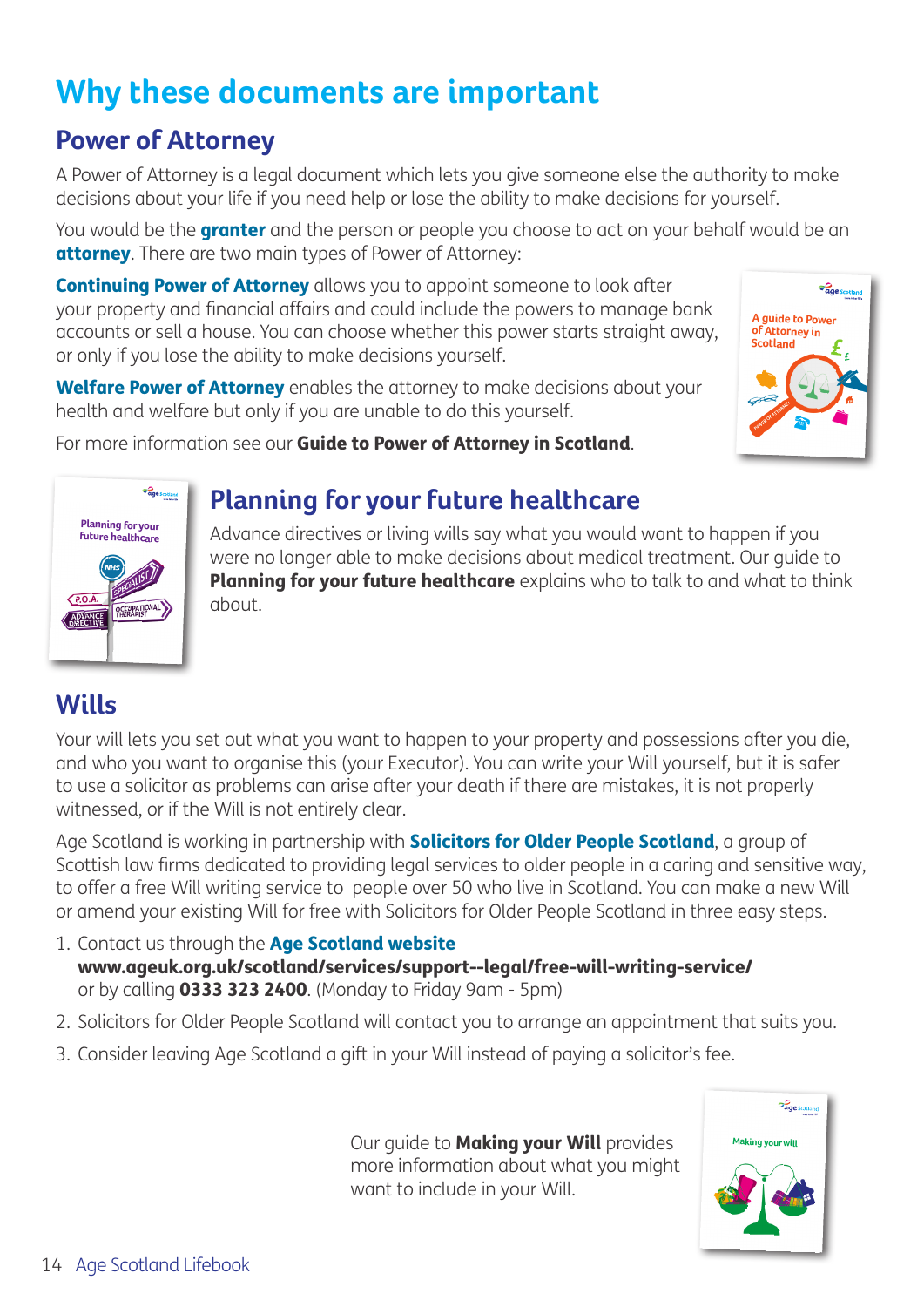### **Planning and paying for your funeral**

It will help your family and friends if you talk to them about the type of funeral you would like and, if you can afford to, put aside money to cover the costs of your funeral as savings or in a funeral plan. If the person arranging your funeral is receiving a benefit such as Pension Credit they may get help towards the costs, but this is unlikely to cover the full cost of a funeral.

If you plan your own funeral it is likely to cost less: if people don't know what you want they may splash out on cars and flowers because they think that's what is expected of them.

You could include instructions for your funeral in your will, or complete the Scottish Government guide to planning your funeral which you can find online www.gov.scot/publications/planning-funeral-2/ or call the Age Scotland helpline and we will send you a copy.

The guide looks at:

- starting the conversation with friends and family
- deciding between burial and cremation
- coffin types
- whether you want a service, what type and what you want it to include (music, poems, readings?)
- options for paying for your funeral

If your executor has a copy, they will know what type of funeral you want.

## **Age Scotland information and advice**

#### Age Scotland helpline: 0800 12 44 222

The Age Scotland helpline provides information, friendship and advice to older people, their relatives and carers. If you need an interpreter call 0800 12 44 222 and simply state the language you need e.g. Polish or Urdu. Stay on the line for a few minutes and the Age Scotland helpline will do the rest.

You can call us on 0800 12 44 222 for a copy of our publications list or download / order copies from our website at www.agescotland.org.uk.

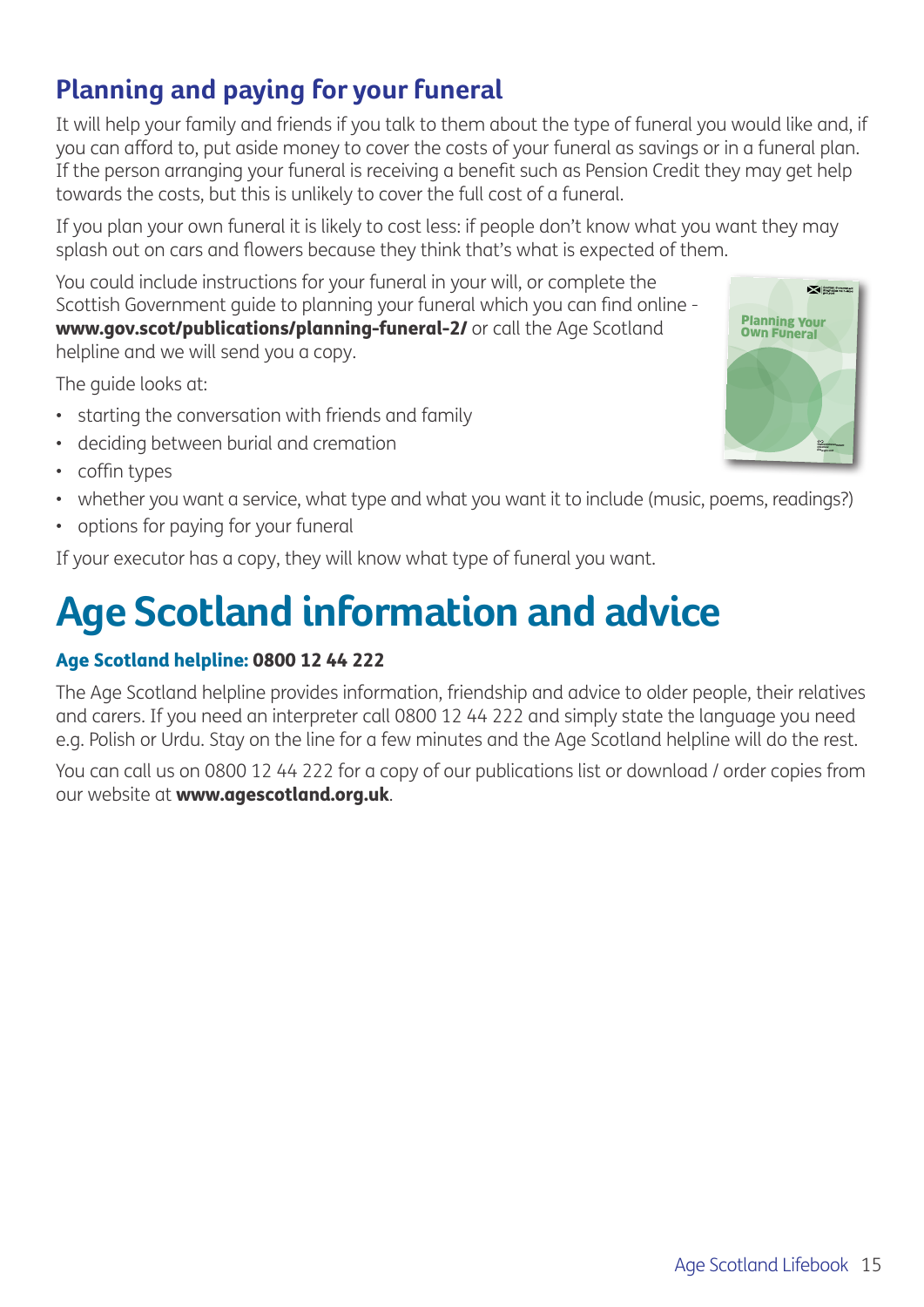

This information guide has been prepared by Age Scotland and contains general advice only, it should not be relied on as a basis for any decision or action and cannot be used as a substitute for professional or medical advice.

Neither Age Scotland nor any of its subsidiary companies or charities accepts any liability arising from its use and it is the reader's sole responsibility to ensure any information is up to date and accurate.

Please note that the inclusion of named agencies, websites, companies, products, services or publications in this information guide does not constitute a recommendation or endorsement by Age Scotland or any of its subsidiary companies or charities.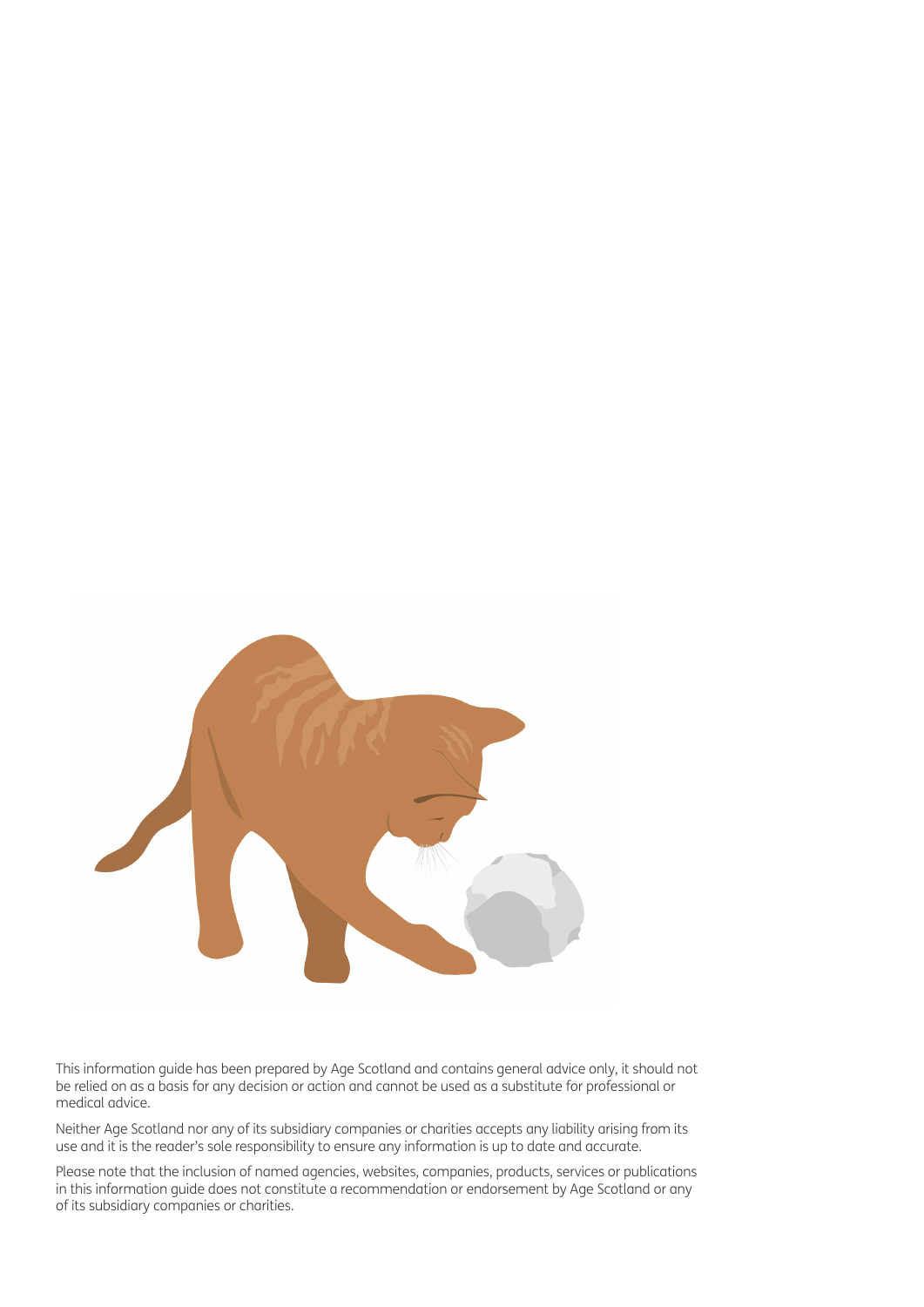## **How you can help**

### **Our vision is a Scotland where everyone can love later life.**

All the information and advice we provide is free and completely impartial and in helping people access their rights and entitlements, it can be life changing.

We are an ageing population and more people than ever are coming to us for support. You can help us be there for those that need us most.



#### **Make a donation**

No matter how small or large, donations make a massive difference and help us continue our important work.

- $\triangleright$  Call 03330 15 14 60
- Visit age.scot/donate
- Text LATERLIFE to 70085 to donate £5.\*



#### **Fundraise**

Whether it is having a bake sale, running a marathon or knitting small hats for the Big Knit, there are so many ways to raise vital funds to support our work. To find out more, call **0333 323 2400** or visit **age.scot/fundraise.** 



### **Leave us a gift in your Will**

By choosing to leave us a gift in your Will, you can help Age Scotland to continue being there for vulnerable older people in the years to come. To find out more, call **0333 323 2400** or visit **age.scot/legacy**.

\* Texts cost £5 plus one standard rate message

## **Let's keep in touch**



#### **Sign up to our newsletter**

Our regular newsletters by email contain details of our campaigns, services and how you can support our work.

Sign up today by visiting age.scot/roundup



### **Follow us on social media**

Our social media channels are a great way to keep up to date with our work and issues that affect older people.

/agescotland @AgeScotland @age\_scotland /AgeScotland